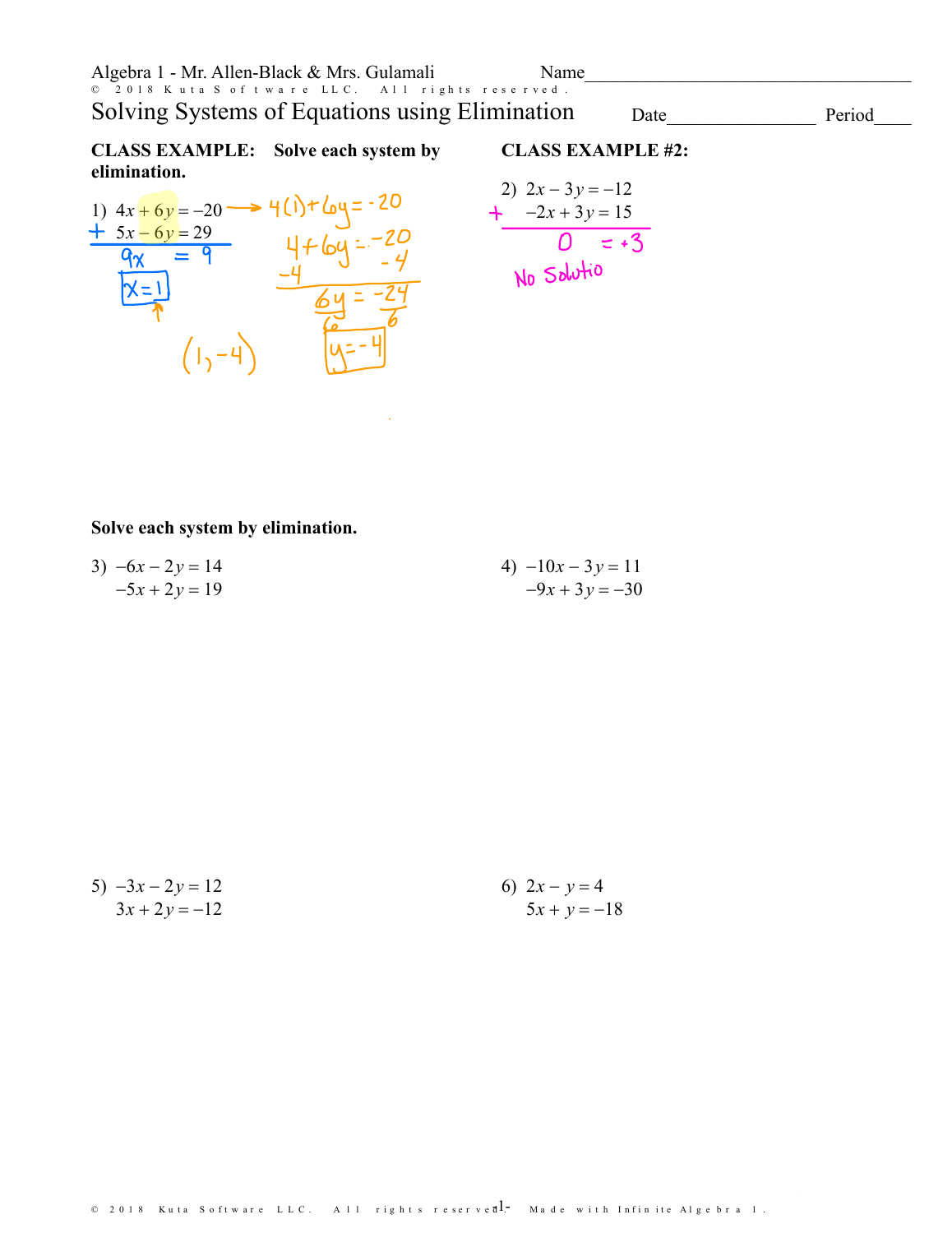CLASS EXAMPLE #3: Solve each system by elimination.

7) 
$$
3x + 8y = 19
$$
  
\n $-3x + 10y = +17$   
\n $8y = 36$   
\n $18y = 36$   
\n $3x = 3$   
\n $4(1, 2)$   
\n $3y = 3$ 

Solve each system by elimination.

| 8) $5x - 4y = 20$ | 9) $-x+8y=-29$  |
|-------------------|-----------------|
| $-5x + 7y = 20$   | $-x + 7y = -26$ |

| 10) $-2x + 5y = -19$ | 11) $2x-3y=-29$  |
|----------------------|------------------|
| $-7x + 5y = -29$     | $-6x - 3y = -21$ |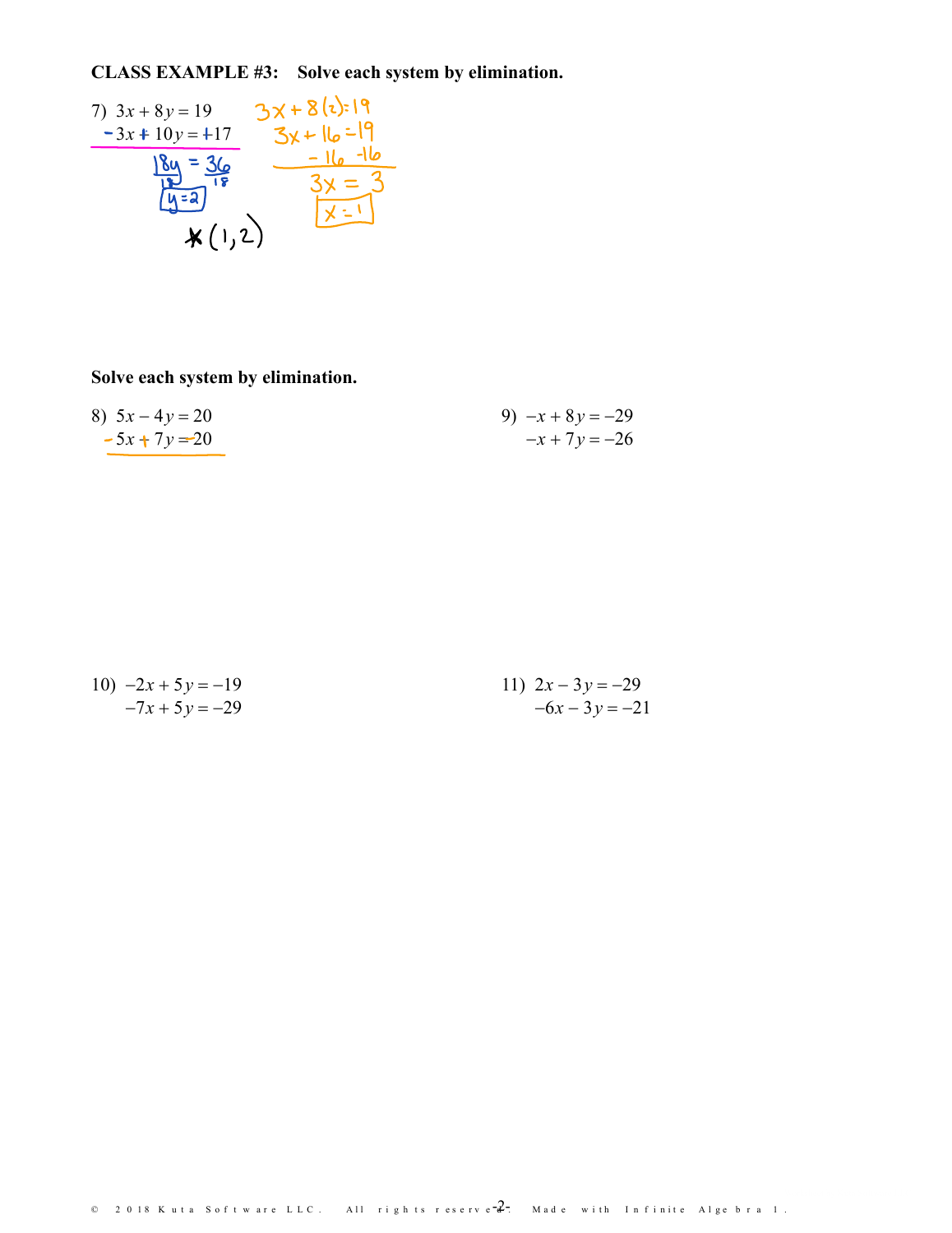**CLASS EXAMPLE #4: Solve each system by elimination.**



**Solve each system by elimination.**

13) 
$$
9x + 2y = 5
$$
  
-18x - 3y = -3  
 $-7x - 2y = 13$ 

15) 
$$
-12x + 10y = 2
$$
  
\n $6x - 5y = 1$   
\n16)  $-4x - 8y = -28$   
\n $-2x + 2y = -2$ 

## **CLASS EXAMPLE #5**

 $\sqrt{ }$ 

17) Micaela and Jaidee each improved their yards by planting rose bushes and shrubs. They bought their supplies from the same store. Micaela spent \$102 on 7 rose bushes and 8 shrubs. Jaidee spent \$72 on 4 rose bushes and 8 shrubs. What is the cost of one rose bush and the cost of one shrub?<br>  $\int \frac{1}{2} \int \frac{1}{2} \int \frac{1}{2} \int \frac{1}{2} \int \frac{1}{2} \int \frac{1}{2} \int \frac{1}{2} \int \frac{1}{2} \int \frac{1}{2} \int \frac{1}{2} \int \frac{1}{2} \int \frac{1}{2} \int \frac{1}{2}$ shrub?

$$
S = cost of SNrubs.\frac{1}{10}.\frac{\sqrt{100}}{10} = 102
$$
  
\n
$$
-\frac{4}{10}.\frac{102}{10} = 3/1
$$
  
\n
$$
3.2 = 3/1
$$
  
\n
$$
3.3 = 3/1
$$
  
\n
$$
-70
$$
  
\n
$$
-70
$$
  
\n
$$
-70
$$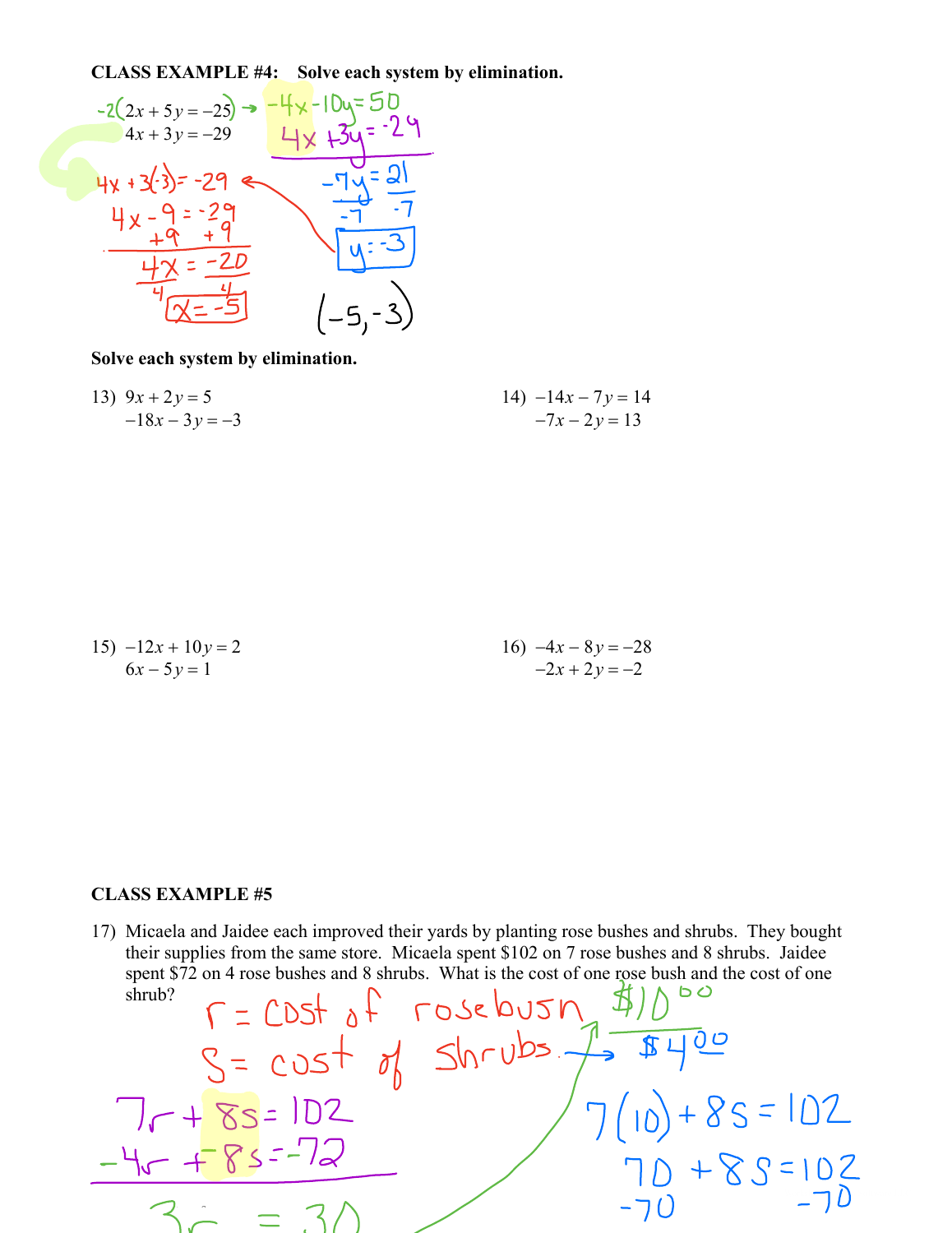



## **Write a system of equation for each problem, then solve using the elimination method.**

18) Jill and Brenda each improved their yards by planting hostas and shrubs. They bought their supplies from the same store. Jill spent \$154 on 10 hostas and 13 shrubs. Brenda spent \$66 on 10 hostas and 2 shrubs. Find the cost of one hosta and the cost of one shrub.

19) The school that Jimmy goes to is selling tickets to the annual dance competition. On the first day of ticket sales the school sold 7 senior citizen tickets and 3 child tickets for a total of \$85. The school took in \$80 on the second day by selling 7 senior citizen tickets and 2 child tickets. Find the price of a senior citizen ticket and the price of a child ticket.

20) The senior classes at High School A and High School B planned separate trips to the water park. The senior class at High School A rented and filled 12 vans and 2 buses with 160 students. High School B rented and filled 2 vans and 7 buses with 200 students. Every van had the same number of students in it as did the buses. Find the number of students in each van and in each bus.